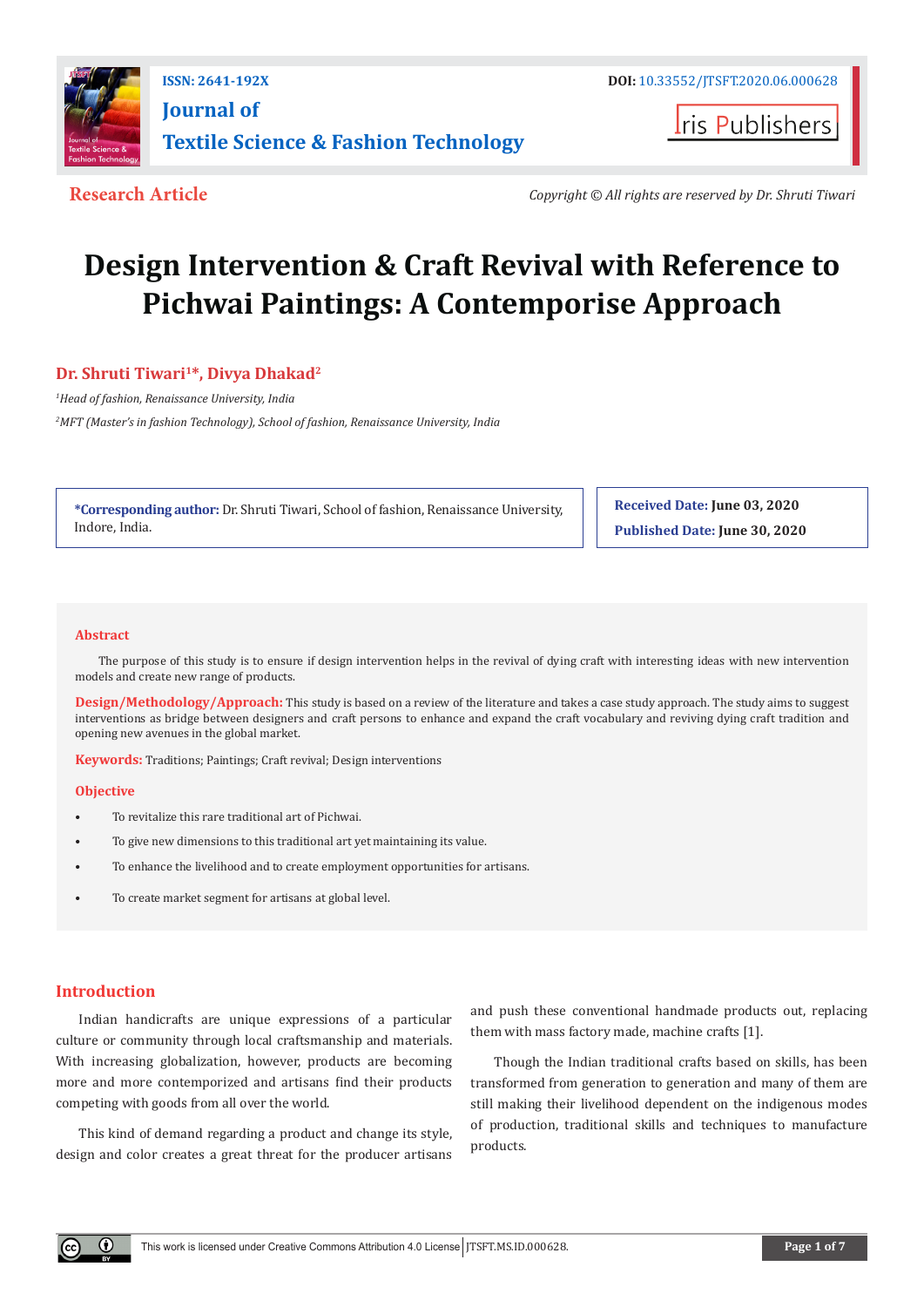Handicraft is the second largest source of employment in the country, after agriculture. Yet India's hand industries are in a crisis of misunderstanding. Crafts Council of India- 2011.

According to United Nations, over the past 30 years, the number of Indian artisans has decreased by 30% indicating the need to reinvest in artisans to safeguard history culture and an important source of livelihood. -William Bissel, MD, Fabindia [2].

Among the oldest devotional paintings of India, the temple hangings of the Vallabhacharya Sampradaya, Krishna sect are one of the beautiful and mesmerizing ones . This painting style originated 400 years ago. The intricate and visually stunning devotional pictures on cloth or paper which portrays the tales from lord Krishna's life. These hangings act as a backdrop and adorn the walls of garbgriha of lord Krishna's temple.

These paintings are mainly done by the artist of the town Nathdwara , near Udaipur city . It is known as the center of Pichwai paintings. The artists here earn their livelihood through these paintings. The Pichwai artists belong to the communities of the jangidas and the Adi gauras [3].

#### **Review of Literature**

This research is inspired by the fact that crafting objects by hand is one of the defining traits of being human, then our present state of culture in which craft has disappeared in the "overdeveloped" world and it should cause us to pause and think about what is about to disappear.

Craft today is defined by preciousness, and an extraordinary value is attributed to the handmade craft as an exotic species. Caught between a rock and a hard place, people in the west fetishize the object, while in our world we romanticize the humble craftsman and his poor condition.

But neither of these approaches really looks past the artefact (as either a fetish or a commodity) to the role of craft as a catalyst for spurring thought and innovation in the society.

We may lament the loss of the beautiful objects we now see in museums, but what if the ultimate value of craft lies not in the artefact but rather in the process by which it comes to be? [4].

A study by Soteriou A [5] says that it is a process which seems to be getting lost as the artisans are trained in the art form by their ancestors over generations and craft was not about making a simple product. Rather it was about a historic legacy of generations and centuries, a tedious brutal labor and a proud skill, a battle between tradition and industrial modernity an expression of unique style and a vision of revival all connected to the heart and spirit of each individual artisan.

Research by Kasturi PB [6] reveals that – Has Indian design, in fifty years of the country's independence, empowered the crafts community to become "freshly evolved and seek solutions

themselves." On how to resolve this problem of designing for new markets? Have designers asked the right questions of the crafts community to lead to such empowerment?

Perhaps it is now time to do so. "With adequate social opportunities, individuals can effectively shape their own destiny and help each other. They need not be seen as primarily as passive recipients of the benefits of development programs."

While design intervention in craft is welcomed by some as a necessity and an opportunity for exploring new prospects and help in craft revival, it is often considered as a threat by others [7].

In short, collaborative innovation between designer and craftsperson is a good means of expanding the craft vocabulary and tapping contemporary markets.

#### **Defining Craft**

Crafts can be defined as "those activities that deal with the conversion of specific materials into products, using primarily hand skills with simple tools and employing the local traditional wisdom of craft processes. Such activities usually form the core economic activity of a community of people called "craftsmen".

One definition state that crafts developed out of necessity to fulfil everyday needs of people. The products and objects made were for personal use and were instrumental in expressing their individuality and their way of life.

In the Indian context crafts have been both for personal use and an expressional fulfilment and economic activity. It evolved out of being a product of use, then was ornamented and given an aesthetic appeal to it.

A craftsperson is one who is skilled in a technique and though he may produce a number of similar objects, each one however expresses the maker's creativity [8].

It can also be defined as a personal journey of the craftsperson where the main objective is self-expression. The personalization, imperfections imparted because of hard work and use of indigenous tools and skills are the factors that differentiate "craft" from a community. (Design Intervention and its execution in crafts in India, Amita Pandey) [9] (Figures 1-3).



**Figure 1:** The detailed and intricate work in the foreground and background be it Shreenathii, Gopi's, temple architecture, flora and fauna in colored form with small detailing possible.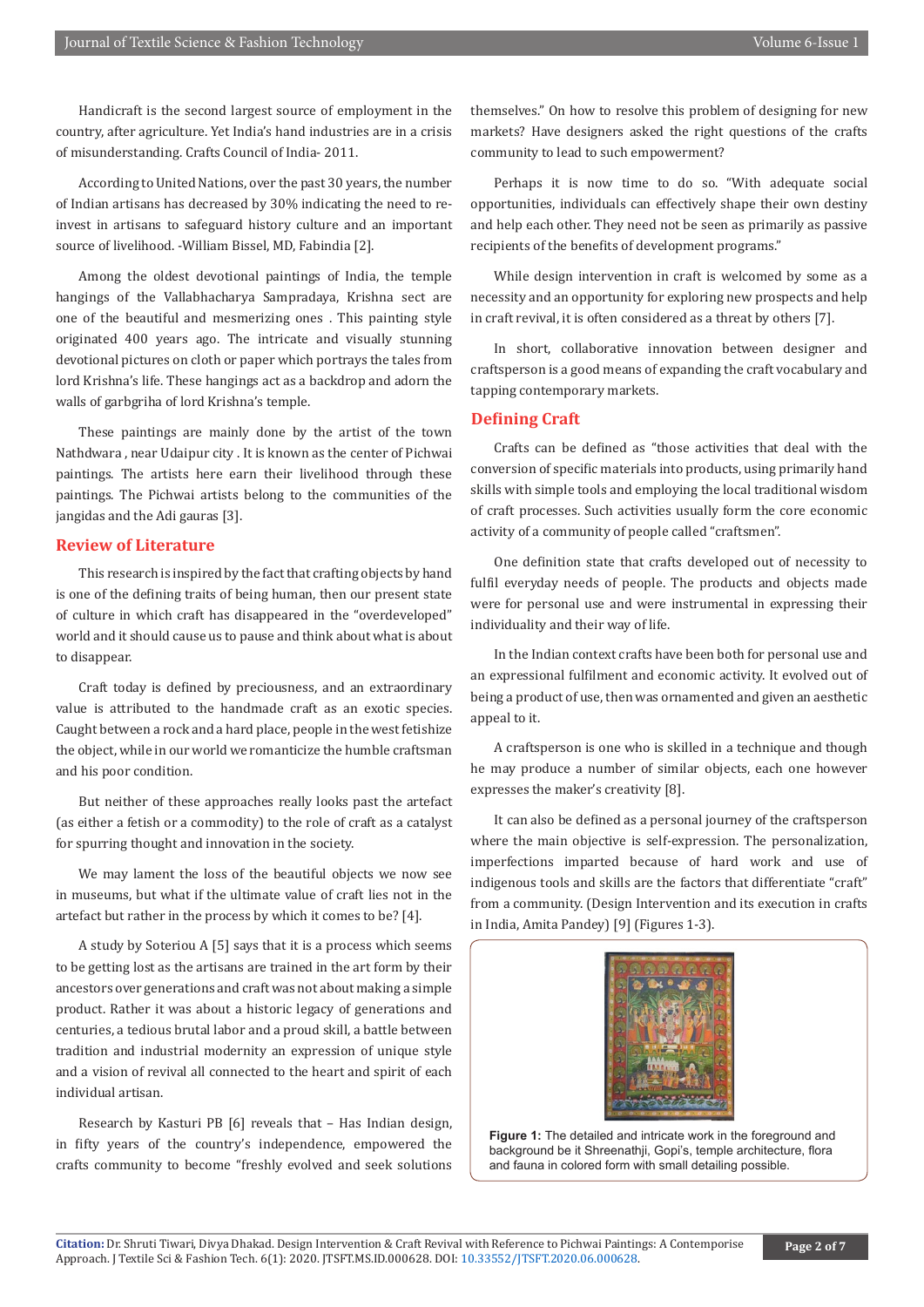

**Figure 2:** Use of Pichwai in Pre-wedding decor by Abu Jani and Sandeep Khosla.



**Figure 3:** Pichwai painting of Raas-Leela.

The painting of Pichwai was painted on the handspun starched cotton fabric. The rough sketching is then done on starched fiber with charcoal which is known as Tipan and then the decorative and beautiful images were created (Figures 4&5).



**Figure 4:** Pichwai paintings of different seasons.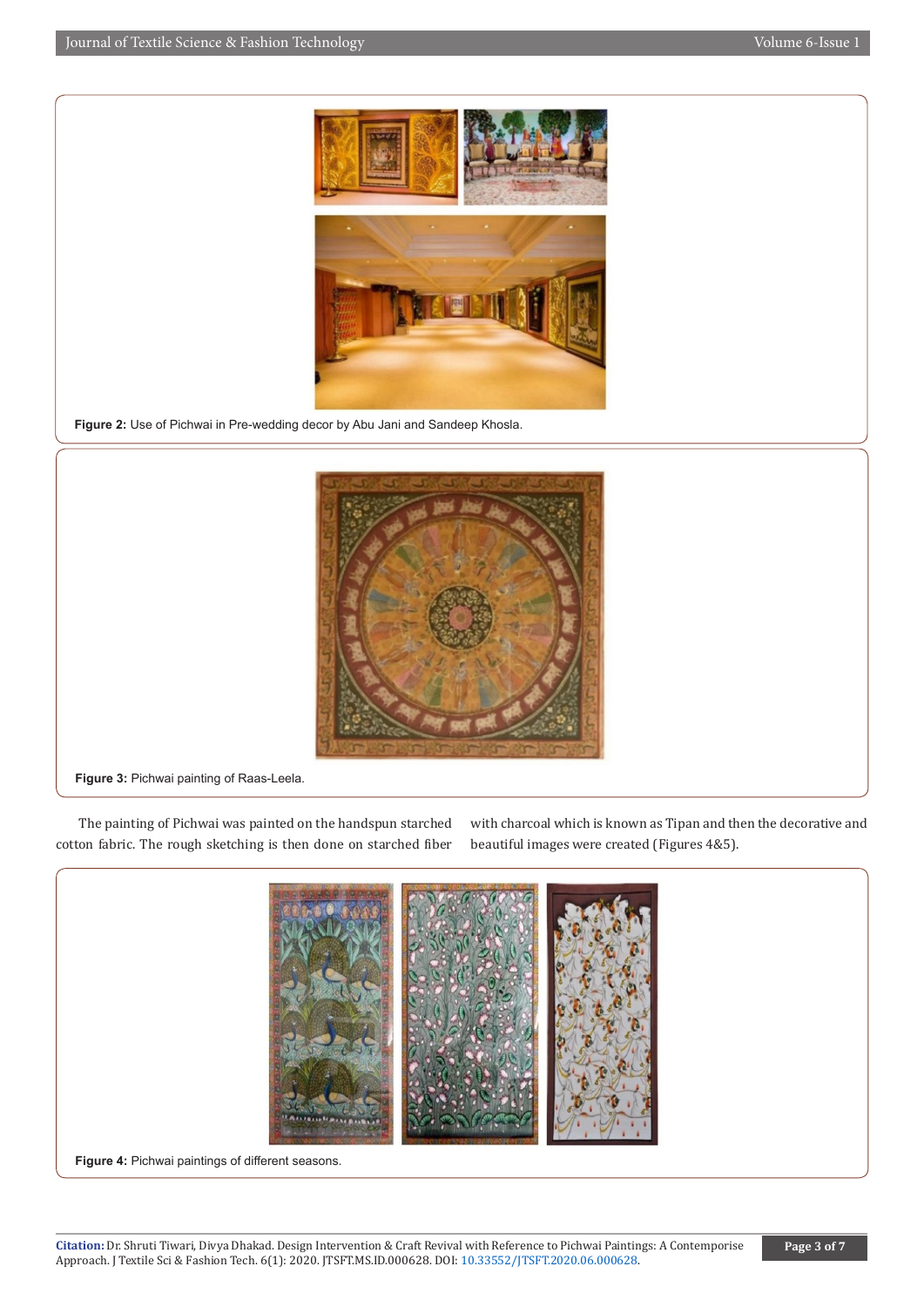

#### **Figure 5:**

Then the images are painted with completely organic and natural paints and natural brushes "kalam" made with squirrel, goat hair and bamboo stick. The colors are obtained from mineral compounds such as coals, indigo, gold, silver, zinc, and vegetable extract such as kesari from saffron, mauve and magenta from beetroot and pomegranate, wine from grapes. The ornate part is painted with pure gold.

Last but not the least, the most important part of painting that is ornamentation which is done with the help of pearls, crystals ,rubies and the gold ornaments were rubbed with agate stone 'ophani' to give them gloss. The transparency in garment is shown by using light wash , so that the inner garment remains visible(sari odhni).

#### **Current Status of Craft Industry**

Today, an argument, an attitude faces crafts and artisans in India. This is an argument of economics of sustainability, of marketability, which is the argument of financial survival (Crafts Council of India – April 2011).

One question is still unsolved and unanswered. What is the state of craft and craftsmen in India? This question carries a huge and thick question mark at its end.

While crafts received royal and aristocratic patronage during Pre-Independence days and played a central role in Gandhiji's independence struggle, they have slowly lost relevance with the advent of industrialization. Traditional crafts have largely been marginalized by mass produced consumer goods, which tend to be cheaper due to the economics of scale associated with mechanization.

The nature of the crafts sector and challenges faced by artisans reduces their ability to compete with machine made products. Catering to mainstream market often necessitates a decline in quality and/or workmanship, leading to the eventual loss of skills over a few generations.

#### **Factors Affecting the Craft Traditions**

Artisans are traditionally an essential part of the village economy producing everyday utilitarian objects catered towards local market using designs and motifs that were of significance to their communities.

However, with the advent of industrialization and increasing urbanization of markets for crafts the historical artisan-consumer relationship has broken down, and largely been replaced by traders. This has rendered artisan's knowledge and skill, acquired over generations, virtually useless and made crafts an unsustainable source of livelihood. (Crafting a livelihood –building sustainability for Indian Artisans, William Bissel, Managing Director, Fab India).

In the recent past, globalization has brought great changes across the world. The key characteristics of today's global market is the speed with which the demand for a product and change in its lifestyle, design, and color, offer greater opportunities as well as threats to producers.

The precarious nature of handmade craft markets invites strategic approaches to reach global consumers. But delayed response can push these deep-rooted traditional handmade products out, replacing them with mass factory made products, machine crafts [10].

#### **Roots of Indian Design**

Art and crafts have always been an integral part of India's rich tradition and heritage. They are in fact the cultural symbols of the nation. These art forms are unique and demand a high adroitness. The artisans are trained in the art form by their ancestors over generations.

Historically, it is evident from the mohenjodaro-harappa excavations that, as early as 2500 BC, there was highly developed architecture, town planning, and technology in many places. India's traditional knowledge was highly organized and meticulously articulated. Even in the arts, there was extremely detailed canons and highly sophisticated structured treaties.

#### **Challenges Faced by Pichwari Artists**

Natural and organic colors are not available these days. In present scenario, artisans are not earning sufficient funds as per their hard work, the reason being that a large amount of profit is taken by the middlemen i.e. commission agents and traders.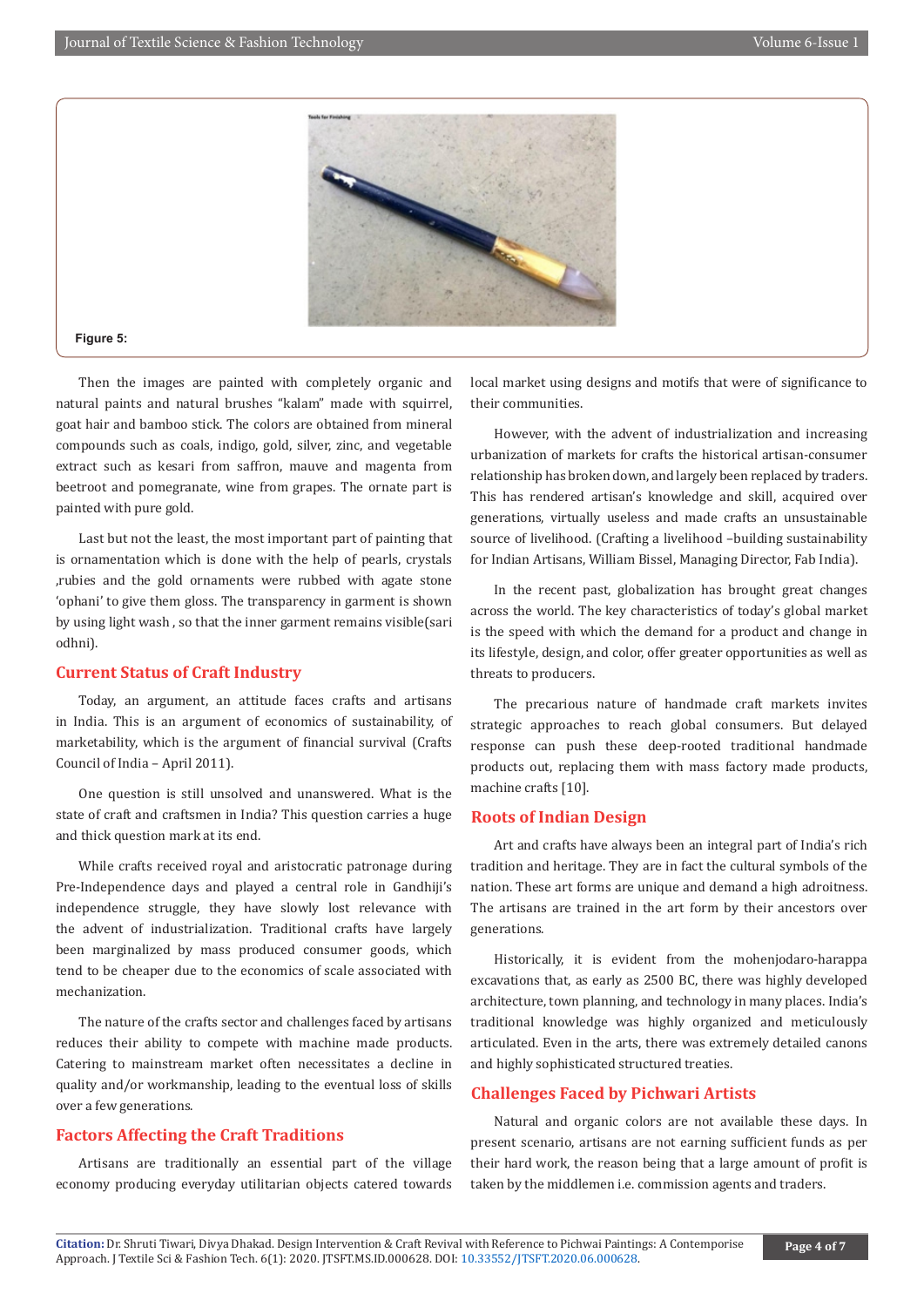Pichwai art is very byzantine and requires a lot of time (3-9months). And even after all those efforts one puts into it, there are very few buyers for it as it comes at a price not many want to pay. On the contrary, people prefer buying embossed and digitized work as it comes at a cheaper rate.

The younger generation of Pichwari painters is losing interest in thus art as it requires time and dedication but the perks of doing it are very less which doesn't support their expenses. The government is not providing any support to artisans of Pichwari which has led to further deterioration of the present condition of artisans.

#### **Design Intervention**

Design is currently considered a cross functional and multidisciplinary innovation activity, capable of making sense of social challenges to support competitiveness. It is considered a

fundamental ingredient in business innovation through its ability to shape ideas and translate them into practical and appealing propositions for users, while improving national performance [11].

Pichwai painting and its motifs has been used in their contemporized version in the field of designing costumes , jewellery and accessories by many designers like Anita Dongre, Satya Paul, Neeta Lulla, Prashant and Shweta Garg. For examplebridal costumes with floral motifs showcased in Vogue magazine by Anita Dongre on Pichwai paintings.

Design intervention is a process which involves designing new products, redesigning existing products, with changes in shape, size, color, surface manipulation, function and utility, exploring new markets, applying traditional skills to meet new opportunities and challenges, and the production of new materials, new processes, new tools and technologies (Figures 6-8).



**Figure 6:**



**Figure 7:**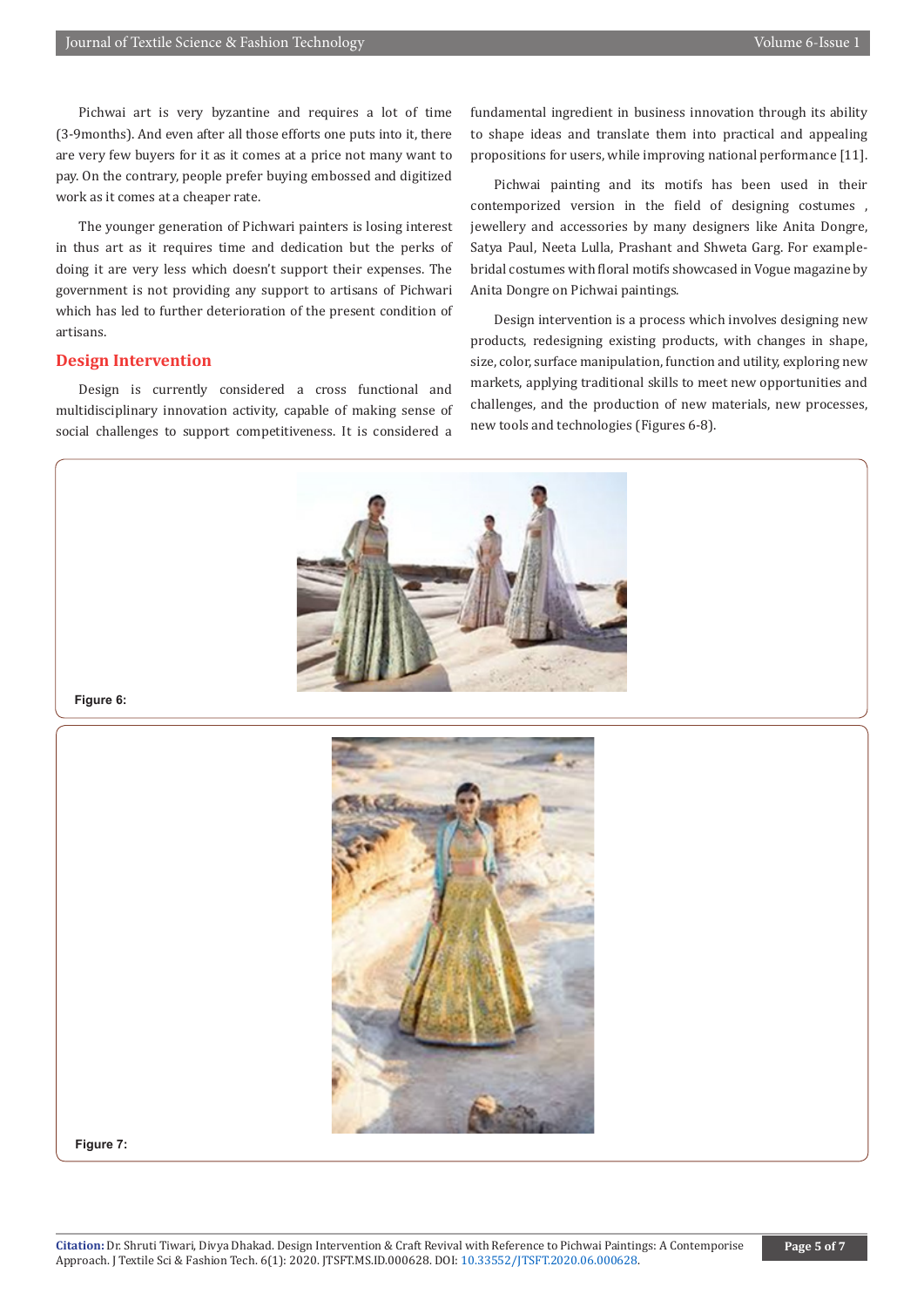

#### **Figure 8:**

It is seen as an interface between tradition and modernity that matches craft production to the needs of modern living. Design interventions have a very important role in every step of the process in creation of the craft. They should focus on the identity of a craft, its social and cultural relevance to the region, and the processes

and materials involved, to incorporate the interventions in the right situations, with efficient expected outcomes and reasoning's. (Design Intervention and its execution in crafts of India-Amrita Panda) (Figures 9&10).



#### **Figure 9:**



#### **Figure 10:**

Design interventions also assist in creating an awareness among artisans of methods, materials, tools processes and clientele base. In many cases the artisans of a region have rather lost or do not have a documented form of the craft. Traditional crafts are memory based and only memory is the knowledge bank of traditional methods and materials (Design intervention and its execution in crafts of India-Amrita Panda).

#### **Revival of Craft**

As consumers, we're more aware of materials now- not just their visual and sensual appeal, but also where they come from, why they matter .We are more curious about how things are made and who made them [12].

Collaborative innovation between designer and craftsperson is a means of expanding the craft vocabulary and tapping